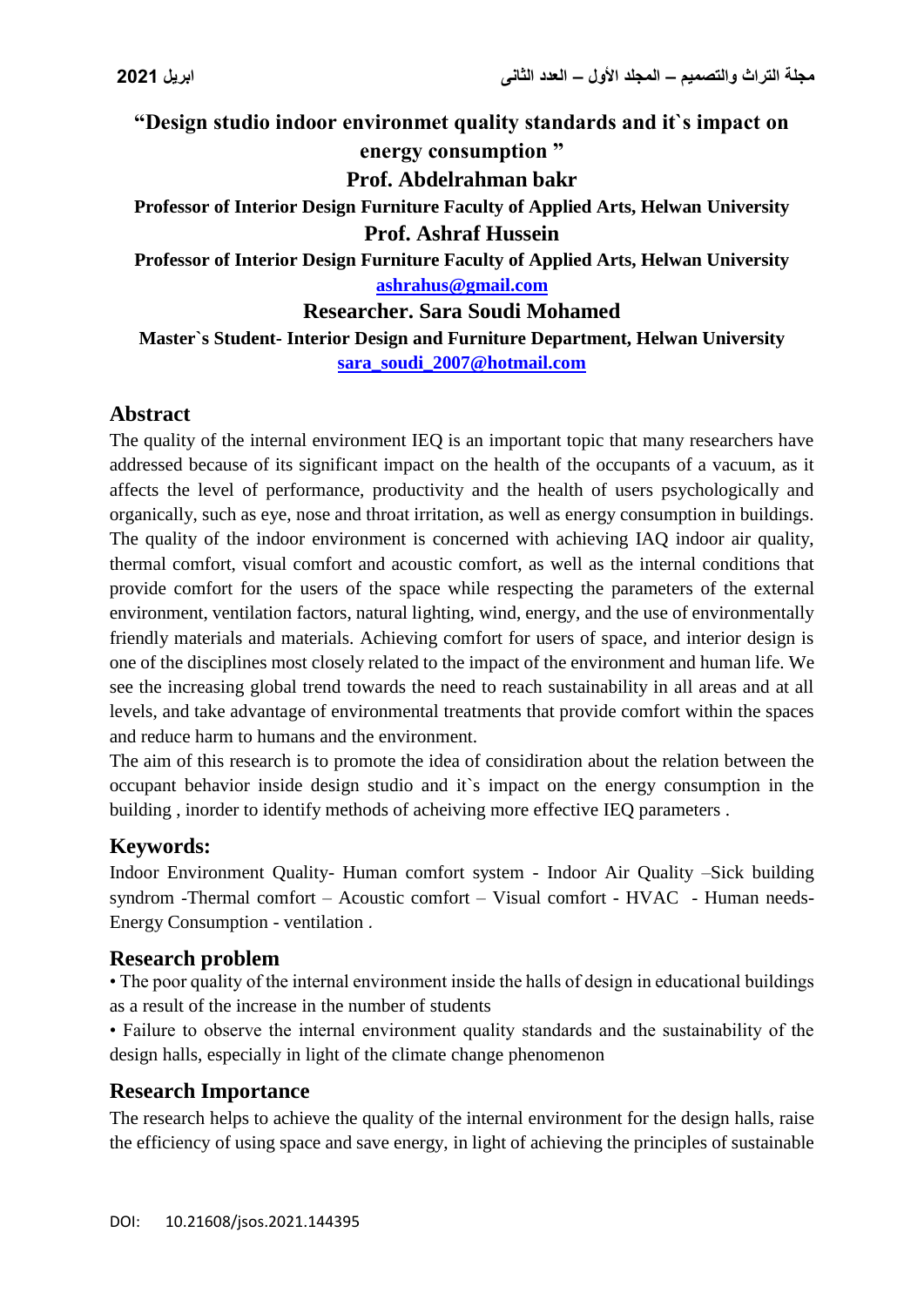development while respecting the activities followed inside the design halls and providing the highest level of internal comfort for the users of the space.

## **Research Aims**

Monitoring and analyzing the internal environment quality standards for the design halls according to the determinants of environmental sustainability and by identifying the internal activities and space required for each user and knowing the pattern of using the design halls to provide the greatest amount of interior comfort and achieve the highest energy efficiency.

### **Research questions**

What are the internal environment quality standards for the design halls?

• What is the relationship between the design elements of the halls and the level of interior comfort for the users of the vacuum?

• How can the usage pattern of the design rooms be traced in order to improve the quality of the interior environment and save energy?

# **Research Methodology**

An analytical theoretical approach: by describing and analyzing sustainable design criteria and determinants of internal environmental quality

Realizing the importance of the use of renewable energy and determining the pattern of the users of the vacuum to determine the optimal use of resources.

## **Results**

• Energy efficiency is achieved through the application of an integrated strategy that seeks to rationalize energy consumption and use efficiency in construction and operation processes, by tracking the pattern of consumption as well as employing renewable energy sources.

• Taking into account the needs and style of work of students and users of the space when designing their own space and giving them a space of control to form its elements instead of imposing fixed elements in the space that are difficult to change by changing its needs.

• The importance of taking advantage of the parametric trend and the overall design concept in the field of interior design, taking into account compatibility with the surrounding environment in terms of local materials, as well as taking into account the direction and exterior shape of the building

## **Recommendations**

• It is recommended that designers and researchers take into account the psychological and physiological needs of students in particular and those who use the space in general, that the interior design work is compatible with the lifestyle and behavior of the group inside the space, taking into account their habits and inherited culture, and this effect is not limited to the behavior of the individual, but may extend To the behavior of the group, which affects the inherited values and norms.

• Higher education educational institutions must pay attention to activating the foundations of sustainability and achieving the principles of quality for the internal environment by adopting effective approaches, as neglecting one of these elements may lead to the hindrance and failure of the entire system.